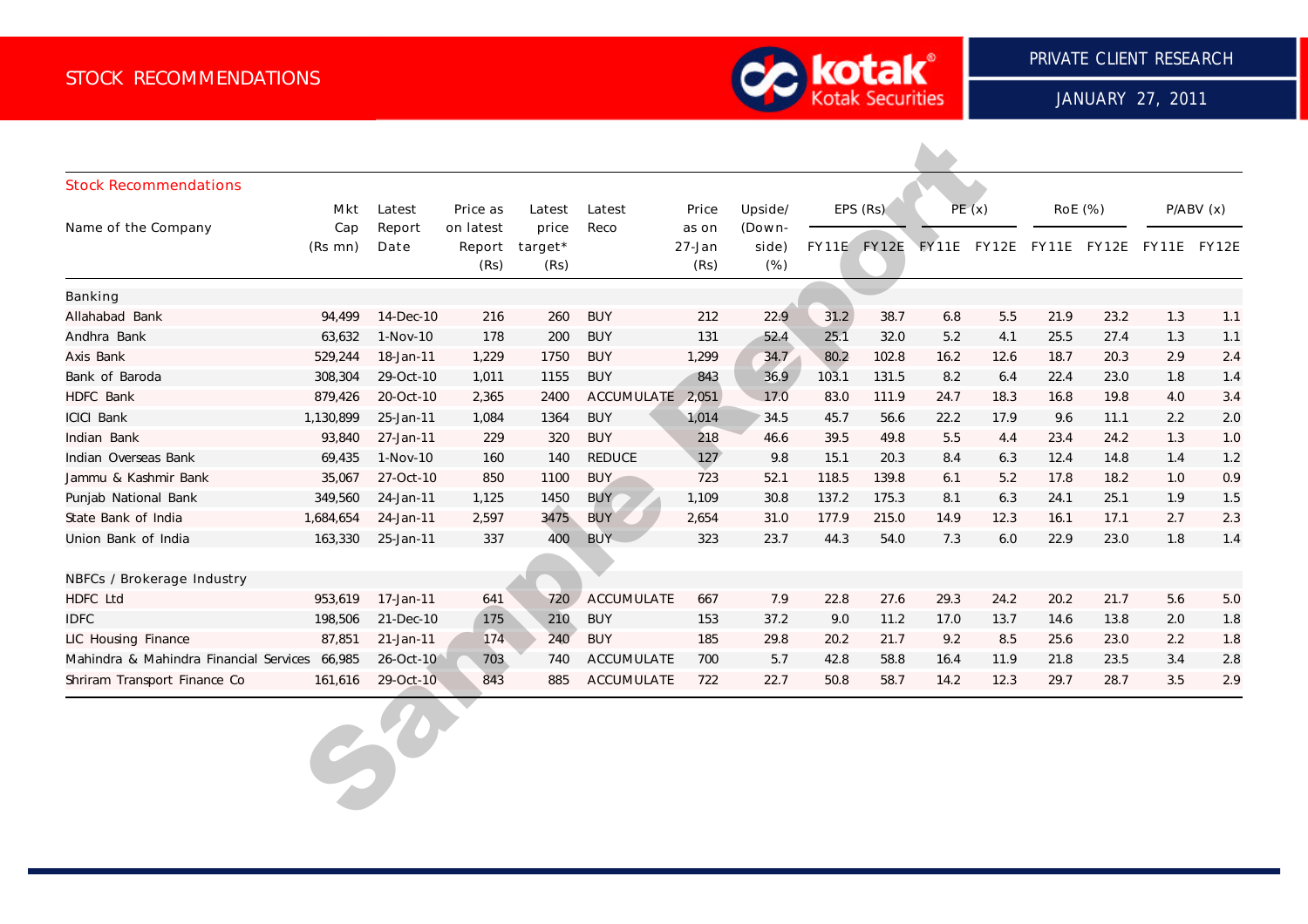# STOCK RECOMMENDATIONS **The Community of the Community Community** of the Community Community Community Community Community Community Community Community Community Community Community Community Community Community Community

#### Stock Recommendations

| Name of the Company          | Mkt<br>Cap | Latest<br>Report | Price as<br>on latest | Latest<br>price<br>target*<br>(Rs) | Latest<br>Reco    | Price<br>as on<br>27-Jan<br>(Rs) | Upside/<br>(Down-<br>side)<br>$(\%)$ | EPS (Rs) |             | PE(x)                    |             | <b>RoE</b> (%)     |      | EV/EBIDTA (x) |              |
|------------------------------|------------|------------------|-----------------------|------------------------------------|-------------------|----------------------------------|--------------------------------------|----------|-------------|--------------------------|-------------|--------------------|------|---------------|--------------|
|                              | (Rs mn)    | Date             | Report<br>(Rs)        |                                    |                   |                                  |                                      |          | FY11E FY12E |                          | FY11E FY12E | <b>FY11E FY12E</b> |      | <b>FY11E</b>  | <b>FY12E</b> |
| <b>Automobiles</b>           |            |                  |                       |                                    |                   |                                  |                                      |          |             |                          |             |                    |      |               |              |
| Bajaj Auto                   | 372,984    | 20-Jan-11        | 1,322                 | 1464                               | ACCUMULATE        | 1,286                            | 13.8                                 | 89.7     | 97.6        | 14.3                     | 13.2        | 66.8               | 47.7 | 10.3          | 9.1          |
| Hero Honda Motors            | 344,800    | 1-Nov-10         | 1865                  | 1812                               | <b>REDUCE</b>     | 1,724                            | 5.1                                  | 102.8    | 120.8       | 16.8                     | 14.3        | 49.5               | 41.6 | 12.1          | 9.7          |
| <b>TVS Motors</b>            | 27,199     | 21-Jan-11        | 62                    | 70                                 | <b>ACCUMULATE</b> | 57                               | 22.3                                 | 4.1      | 5.2         | 14.0                     | 11.0        | 21.7               | 23.0 | 7.5           | 6.0          |
| Maruti Suzuki India Ltd      | 366,943    | 24-Dec-10        | 1392                  | 1497                               | <b>ACCUMULATE</b> | 1,270                            | 17.9                                 | 81.8     | 99.7        | 15.5                     | 12.7        | 18.3               | 18.7 | 9.4           | 7.4          |
| <b>Escorts Ltd</b>           | 13,628     | 1-Dec-10         | 190                   | 256                                | <b>BUY</b>        | 143                              | 79.2                                 | 19.4     | 23.1        | 7.4                      | 6.2         | 10.2               | 10.9 | 4.5           | 3.4          |
| Capital Goods & Engineering  |            |                  |                       |                                    |                   |                                  |                                      |          |             |                          |             |                    |      |               |              |
| $ABB$ #                      | 152,999    | 1-Nov-10         | 822                   | 690                                | <b>REDUCE</b>     | 722                              | (4.4)                                | 6.0      | 23.1        | 120.3                    | 31.3        | 5.1                | 18.0 | 59.9          | 18.4         |
| AIA Engineering              | 36,420     | 15-Nov-10        | 459                   | 450                                | <b>REDUCE</b>     | 387                              | 16.1                                 | 22.5     | 27.6        | 17.2                     | 14.0        | 21.5               | 22.1 | 11.7          | 9.5          |
| Areva T&D India Ltd #        | 75,345     | 2-Nov-10         | 295                   | 320                                | <b>REDUCE</b>     | 315                              | 1.5                                  | 8.7      | 10.6        | 36.2                     | 29.7        | 22.4               | 23.6 | 17.8          | 14.9         |
| <b>Bharat Electronics</b>    | 137,336    | 1-Nov-10         | 1632                  | 1945                               | <b>BUY</b>        | 1,717                            | 13.3                                 | 90.1     | 112.0       | 19.1                     | 15.3        | 18.5               | 19.2 | 12.3          | 8.3          |
| <b>BHEL</b>                  | 1,093,393  | 24-Jan-11        | 2,218                 | 2632                               | <b>BUY</b>        | 2,234                            | 17.8                                 | 119.5    | 141.8       | 18.7                     | 15.8        | 28.6               | 26.7 | 12.0          | 9.1          |
| <b>Blue Star</b>             | 35,695     | 4-Nov-10         | 459                   | 500                                | <b>ACCUMULATE</b> | 397                              | 25.9                                 | 20.3     | 26.8        | 19.6                     | 14.8        | 33.4               | 35.2 | 12.3          | 9.2          |
| Crompton Greaves             | 179,038    | 26-Oct-10        | 323                   | 322                                | <b>REDUCE</b>     | 279                              | 15.4                                 | 14.2     | 16.4        | 19.7                     | 17.0        | 26.9               | 24.0 | 11.8          | 9.8          |
| Cummins India                | 144,540    | 12-Nov-10        | 788                   | 950                                | <b>BUY</b>        | 730                              | 30.1                                 | 34.3     | 46.5        | 21.3                     | 15.7        | 37.8               | 38.8 | 14.5          | 10.4         |
| Diamond Power Infrastructure | 6,696      | 19-Nov-10        | 219                   | 319                                | <b>BUY</b>        | 180                              | 77.4                                 | 29.5     | 36.2        | 6.1                      | 5.0         | 31.8               | 24.2 | 5.2           | 4.4          |
| Everest Kanto Cylinder       | 9,032      | 12-Jan-11        | 90                    | 111                                | <b>BUY</b>        | 85                               | 29.9                                 | 5.4      | 7.2         | 15.8                     | 11.9        | 8.5                | 9.9  | 9.4           | 7.3          |
| Greaves Cotton **            | 22,645     | 24-Jan-11        | 91                    | 110                                | BUY               | 93                               | 18.6                                 | 4.7      | 7.3         | 19.7                     | 12.7        | 24.0               | 31.0 | 11.4          | 7.3          |
| Gujarat Apollo Industries    | 2,628      | $6$ -Jan-11      | 174                   | 270                                | <b>BUY</b>        | 166                              | 62.4                                 | 19.8     | 25.6        | 8.4                      | 6.5         | 17.8               | 19.5 | 4.4           | 3.3          |
| Havells India Ltd            | 42,262     | 13-Dec-10        | 372                   | 450                                | <b>BUY</b>        | 351                              | 28.1                                 | 21.3     | 29.1        | 16.5                     | 12.1        | 32.8               | 32.7 | 10.1          | 8.3          |
| Hindustan Dorr-Oliver        | 6,870      | 28-Dec-10        | 115                   | 145                                | <b>BUY</b>        | 96                               | 51.1                                 | 8.8      | 10.2        | 10.9                     | 9.4         | 24.4               | 22.6 | 7.0           | 5.8          |
| Kalpataru Power Transmission | 21,037     | 13-Jan-11        | 161                   | 262                                | <b>BUY</b>        | 137                              | 91.2                                 | 13.0     | 15.7        | 10.5                     | 8.7         | 18.5               | 18.9 | 5.5           | 4.8          |
| Larsen & Toubro              | 960,884    | 18-Jan-11        | 1,681                 | 2030                               | <b>BUY</b>        | 1,645                            | 23.4                                 | 73.1     | 87.8        | 22.5                     | 18.7        | 19.6               | 19.9 | 14.9          | 12.6         |
| Siemens India (Sept end)     | 246,761    | 25-Nov-10        | 787                   | 825                                | ACCUMULATE        | 746                              | 10.7                                 | 30.1     | 28.2        | 24.8                     | 26.4        | 25.2               | 24.1 | 14.9          | 12.1         |
| Suzlon Energy                | 75,070     | 16-Dec-10        | 48                    | 49                                 | <b>REDUCE</b>     | 50                               | (2.3)                                | $\sim$   | 0.7         | $\overline{\phantom{a}}$ | 71.6        | $\sim$             | 2.0  | 23.3          | 10.3         |
| Thermax                      | 83,354     | 10-Nov-10        | 875                   | 900                                | <b>ACCUMULATE</b> | 700                              | 28.5                                 | 32.6     | 45.2        | 21.5                     | 15.5        | 30.1               | 32.1 | 12.7          | 8.6          |
| Time Technoplast Ltd         | 10,492     | 15-Nov-10        | 60                    | 85                                 | <b>BUY</b>        | 50                               | 69.3                                 | 5.6      | 7.0         | 9.0                      | 7.2         | 18.8               | 19.7 | 6.5           | 5.4          |
| <b>Tractors India Ltd</b>    | 6.109      | 29-Dec-10        | 694                   | 900                                | <b>BUY</b>        | 611                              | 47.3                                 | 67.5     | 78.8        | 9.0                      | 7.8         | 22.1               | 21.3 | 4.8           | 4.1          |
| Voltamp Transformer          | 7.090      | 10-Dec-10        | 701                   | 954                                | <b>BUY</b>        | 702                              | 35.9                                 | 59.7     | 69.0        | 11.8                     | 10.2        | 17.0               | 17.2 | 7.1           | 5.6          |
| <b>Voltas Ltd</b>            | 70,363     | 22-Dec-10        | 220                   | 245                                | <b>BUY</b>        | 213                              | 15.1                                 | 11.0     | 13.2        | 19.4                     | 16.1        | 29.5               | 27.6 | 12.2          | 10.4         |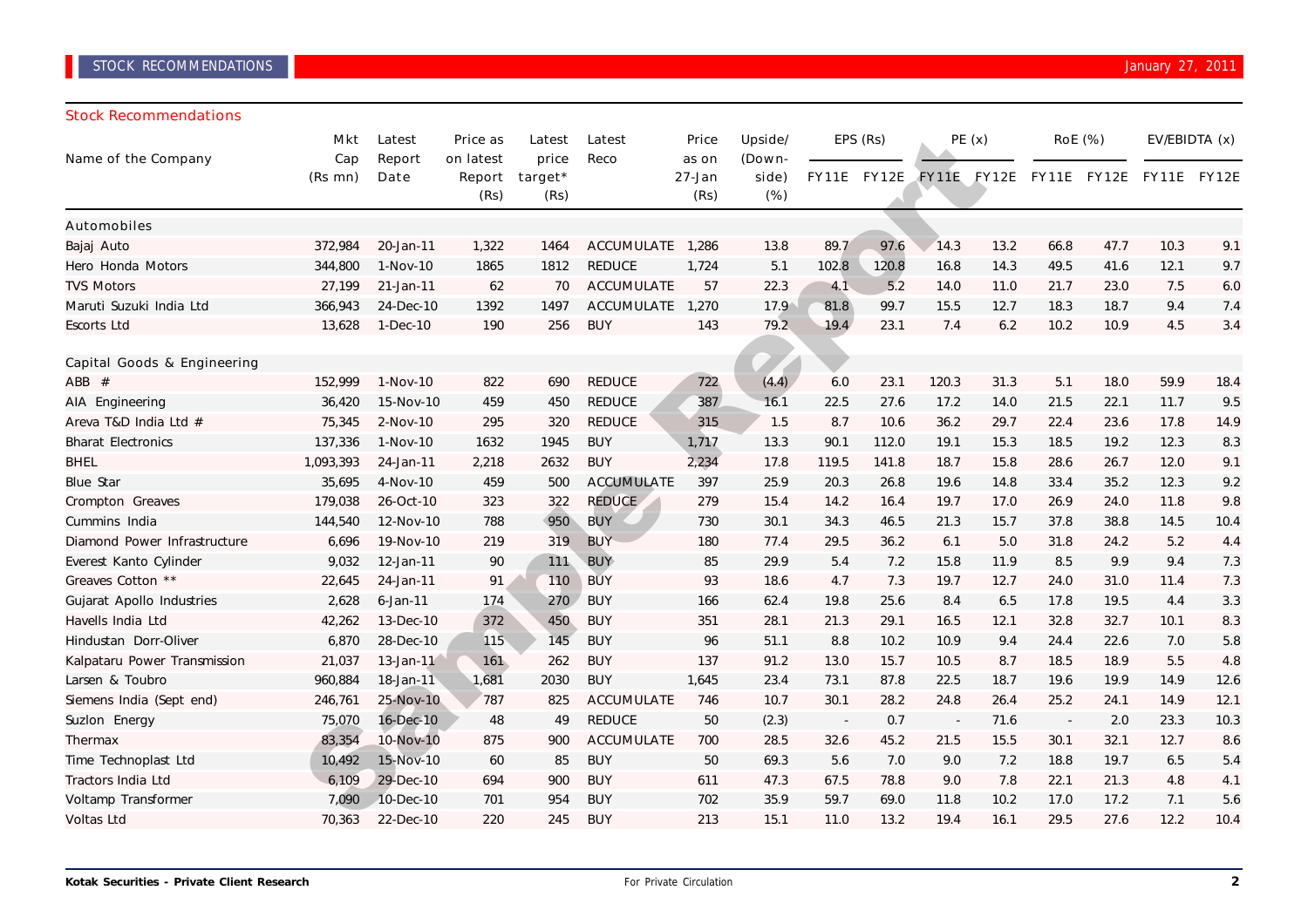## **STOCK RECOMMENDATIONS STOCK RECOMMENDATIONS**

#### Stock Recommendations

| Name of the Company           | Mkt<br>Cap | Latest<br>Report | Price as<br>on latest | Latest<br>price | Latest<br>Reco    | Price<br>as on     | Upside/<br>(Down- |       | EPS (Rs)           |      | PE(x) |                         | <b>RoE</b> (%) |      | EV/EBIDTA (x)      |
|-------------------------------|------------|------------------|-----------------------|-----------------|-------------------|--------------------|-------------------|-------|--------------------|------|-------|-------------------------|----------------|------|--------------------|
|                               | (Rs mn)    | Date             | Report<br>(Rs)        | target*<br>(Rs) |                   | $27 - Jan$<br>(Rs) | side)<br>$(\%)$   |       | <b>FY11E FY12E</b> |      |       | FY11E FY12E FY11E FY12E |                |      | <b>FY11E FY12E</b> |
| Cement                        |            |                  |                       |                 |                   |                    |                   |       |                    |      |       |                         |                |      |                    |
| $ACC$ #                       | 195,165    | 22-Oct-10        | 980                   | 900             | <b>REDUCE</b>     | 1,039              | (13.4)            | 64.2  | 78.1               | 16.2 | 13.3  | 18.9                    | 20.0           | 9.4  | 7.6                |
| Grasim Industries             | 216,009    | 29-Oct-10        | 2282                  | 2533            | <b>ACCUMULATE</b> | 2,356              | 7.5               | 226.4 | 238.7              | 10.4 | 9.9   | 15.5                    | 14.4           | 4.5  | 3.8                |
| India Cements                 | 30,593     | 15-Nov-10        | 116                   | 104             | <b>REDUCE</b>     | 100                | 4.4               | 4.2   | 10.9               | 23.7 | 9.1   | 3.1                     | 7.6            | 9.3  | 5.5                |
| Shree Cement                  | 59,508     | 12-Nov-10        | 2,242                 | 2268            | <b>ACCUMULATE</b> | 1,708              | 32.8              | 119.4 | 174.4              | 14.3 | 9.8   | 20.2                    | 24.0           | 6.0  | 4.0                |
| UltraTech Cement              | 275,329    | 27-Oct-10        | 1097                  | 951             | <b>REDUCE</b>     | 1,005              | (5.4)             | 39.5  | 62.6               | 25.4 | 16.1  | 11.2                    | 15.7           | 12.2 | 8.8                |
| <b>Construction</b>           |            |                  |                       |                 |                   |                    |                   |       |                    |      |       |                         |                |      |                    |
| <b>BGR Energy Systems</b>     | 44,345     | 10-Jan-11        | 653                   | 836             | <b>BUY</b>        | 616                | 35.7              | 42.0  | 52.3               | 14.7 | 11.8  | 33.9                    | 31.0           | 9.3  | 7.5                |
| IRB Infrastructure Developers | 71,042     | 7-Dec-10         | 224                   | 304             | <b>BUY</b>        | 214                | 42.2              | 13.6  | 15.6               | 15.7 | 13.7  | 20.3                    | 19.7           | 9.2  | 8.1                |
| <b>IVRCL Infrastructure</b>   | 24,511     | 16-Nov-10        | 136                   | 179             | <b>BUY</b>        | 92                 | 95.0              | 7.7   | 9.2                | 11.9 | 10.0  | 10.6                    | 11.4           | 7.3  | 6.6                |
| J Kumar Infraprojects         | 3,893      | 27-Jan-11        | 145                   | 210             | <b>BUY</b>        | 140                | 49.9              | 25.2  | 26.6               | 5.6  | 5.3   | 30.3                    | 21.4           | 2.6  | 2.0                |
| Jaiprakash Associates         | 198,699    | 2-Nov-10         | 125                   | 163             | <b>BUY</b>        | 91                 | 80.1              | 4.9   | 6.2                | 18.5 | 14.6  | 14.7                    | 11.8           | 9.7  | 8.3                |
| Madhucon Projects             | 6,915      | 1-Nov-10         | 147                   | 191             | <b>BUY</b>        | 89                 | 114.6             | 9.0   | 10.5               | 9.9  | 8.5   | 11.5                    | 12.0           | 5.3  | 4.5                |
| Nagarjuna Construction        | 29,135     | 11-Nov-10        | 155                   | 195             | <b>BUY</b>        | 114                | 71.7              | 9.6   | 10.5               | 11.8 | 10.8  | 10.5                    | 10.4           | 7.6  | 7.3                |
| Patel Engineering             | 16,496     | 16-Nov-10        | 370                   | 461             | <b>BUY</b>        | 236                | 95.3              | 23.8  | 29.8               | 9.9  | 7.9   | 12.1                    | 13.4           | 6.1  | 5.7                |
| Pratibha Industries Ltd       | 5,699      | 9-Dec-10         | 64                    | 101             | <b>BUY</b>        | 60                 | 69.5              | 7.6   | 10.7               | 7.8  | 5.6   | 19.9                    | 19.9           | 4.5  | 3.7                |
| Punj Lloyd Ltd                | 32,517     | $3-Nov-10$       | 124                   | 112             | <b>REDUCE</b>     | 98                 | 14.1              | 3.5   | 8.0                | 28.0 | 12.3  | 3.8                     | 8.2            | 11.1 | 8.5                |
| Simplex Infrastructures       | 17,317     | 23-Dec-10        | 403                   | 487             | <b>BUY</b>        | 349                | 39.7              | 30.3  | 40.6               | 11.5 | 8.6   | 14.4                    | 16.0           | 5.9  | 5.1                |
| Unity Infraprojects           | 6,450      | 15-Dec-10        | 86                    | 135             | <b>BUY</b>        | 87                 | 55.1              | 13.2  | 14.5               | 6.6  | 6.0   | 16.1                    | 15.2           | 5.2  | 5.0                |

Sample Report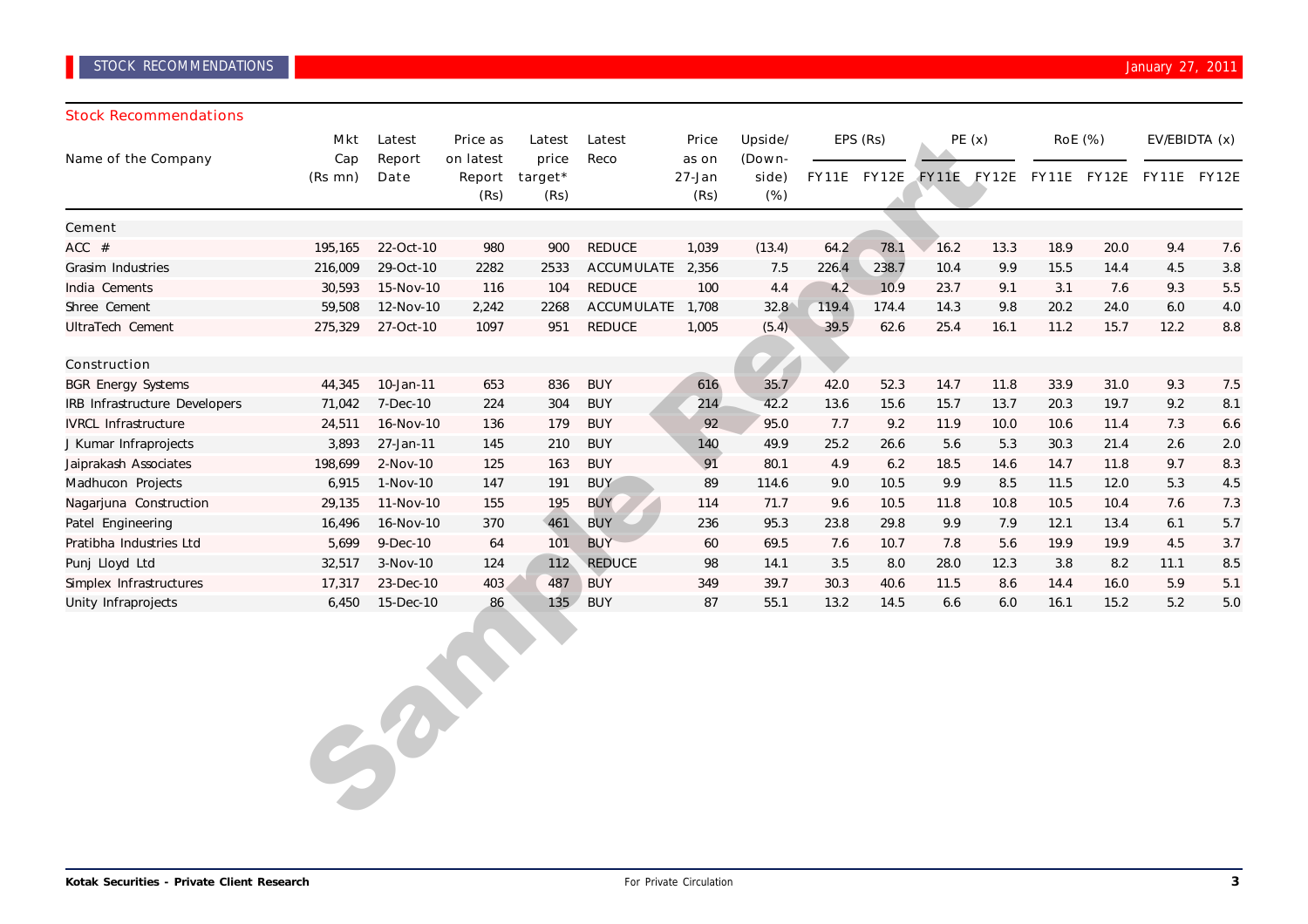### Stock Recommendations

|                                    | Latest<br>Mkt  |                | Price as                    | Latest                   | Latest            | Price                   | Upside/                   | EPS (Rs)                 |       | PE(x) |      | <b>RoE</b> (%)           |      | EV/EBIDTA (x)                                   |      |
|------------------------------------|----------------|----------------|-----------------------------|--------------------------|-------------------|-------------------------|---------------------------|--------------------------|-------|-------|------|--------------------------|------|-------------------------------------------------|------|
| Name of the Company                | Cap<br>(Rs mn) | Report<br>Date | on latest<br>Report<br>(Rs) | price<br>target*<br>(Rs) | Reco              | as on<br>27-Jan<br>(Rs) | (Down-<br>side)<br>$(\%)$ |                          |       |       |      |                          |      | FY11E FY12E FY11E FY12E FY11E FY12E FY11E FY12E |      |
| <b>Information Technology</b>      |                |                |                             |                          |                   |                         |                           |                          |       |       |      |                          |      |                                                 |      |
| Geometric Ltd                      | 4,612          | 27-Jan-11      | 79                          | 87                       | ACCUMULATE        | 76                      | 15.1                      | 9.1                      | 10.4  | 8.3   | 7.3  | 26.4                     | 24.0 | 6.1                                             | 4.4  |
| HCL Technologies (June end)        | 349,084        | 20-Jan-11      | 507                         | 547                      | <b>ACCUMULATE</b> | 506                     | 8.2                       | 21.9                     | 30.1  | 23.1  | 16.8 | 12.8                     | 14.6 | 12.6                                            | 9.6  |
| Infosys Technologies               | 1,828,613      | 14-Jan-11      | 3,212                       | 3620                     | <b>BUY</b>        | 3,197                   | 13.2                      | 120.4                    | 144.7 | 26.6  | 22.1 | 27.1                     | 36.6 | 20.4                                            | 16.6 |
| Infotech Enterpises                | 18,337         | 20-Jan-11      | 170                         | 197                      | <b>ACCUMULATE</b> | 165                     | 19.4                      | 12.8                     | 16.3  | 12.9  | 10.1 | 14.7                     | 16.3 | 7.2                                             | 5.2  |
| <b>KPIT Cummins</b>                | 13,262         | 24-Jan-11      | 159                         | 196                      | <b>BUY</b>        | 157                     | 24.9                      | 11.5                     | 14.4  | 13.6  | 10.9 | 21.8                     | 21.7 | 8.0                                             | 4.9  |
| Mphasis BFL (Oct 10)               | 139,453        | 24-Nov-10      | 610                         | 702                      | <b>BUY</b>        | 668                     | 5.1                       | 52.0                     | 52.5  | 12.8  | 12.7 | 38.7                     | 29.0 | 9.8                                             | 8.4  |
| <b>NIIT LTD</b>                    | 9,256          | 24-Jan-11      | 57                          | 74                       | <b>BUY</b>        | 56                      | 31.7                      | 5.1                      | 7.0   | 11.0  | 8.0  | 15.6                     | 19.0 | 5.9                                             | 4.1  |
| NIIT Technologies                  | 11,566         | 19-Jan-11      | 210                         | 311                      | <b>BUY</b>        | 197                     | 57.7                      | 31.2                     | 34.8  | 6.3   | 5.7  | 28.4                     | 25.9 | 3.8                                             | 2.5  |
| Oracle Financial Services Software | 190,948        | 4-Nov-10       | 2,362                       | 2,561                    | ACCUMULATE 2,280  |                         | 12.3                      | 108.8                    | 107.3 | 21.0  | 21.2 | 19.3                     | 16.0 | 16.5                                            | 13.8 |
| Patni Computer<br>#                | 61,492         | 28-Oct-10      | 465                         | 478                      | <b>REDUCE</b>     | 462                     | 3.5                       | 42.0                     | 40.4  | 11.0  | 11.4 | 17.6                     | 16.7 | 8.1                                             | 6.4  |
| R Systems Intn $#$                 | 1,743          | 23-Nov-10      | 111                         | 121                      | <b>ACCUMULATE</b> | 143                     | (15.3)                    | 13.1                     | 11.2  | 10.9  | 12.8 | 9.2                      | 7.4  | 3.3                                             | 3.0  |
| Mahindra Satyam Ltd                | 43,502         | 16-Nov-10      | 85                          | 68                       | REDUCE            | 65                      | 5.0                       | 2.2                      | 3.5   | 29.4  | 18.5 | 13.1                     | 17.8 | $\sim$                                          | 2.2  |
| Subex Azure Ltd                    | 6,770          | 2-Nov-10       | 74                          | 91                       | <b>ACCUMULATE</b> | 69                      | 31.6                      | 8.2                      | 10.7  | 8.4   | 6.5  | 14.3                     | 12.7 | 6.7                                             | 4.9  |
| Tata Consultancy Services (TCS)    | 2,347,706      | 18-Jan-11      | 1,138                       | 1255                     | <b>BUY</b>        | 1,199                   | 4.6                       | 44.1                     | 51.7  | 27.2  | 23.2 | 35.7                     | 32.2 | 20.3                                            | 16.4 |
| Wipro Technologies                 | 1,073,245      | 24-Jan-11      | 456                         | 512                      | <b>BUY</b>        | 439                     | 16.7                      | 21.8                     | 24.5  | 20.1  | 17.9 | 24.4                     | 22.8 | 14.3                                            | 11.5 |
| Zensar Technologies                | 7,126          | 19-Jan-11      | 170                         | 211                      | <b>BUY</b>        | 165                     | 27.6                      | 30.2                     | 34.8  | 5.5   | 4.8  | 34.0                     | 30.0 | 5.1                                             | 3.4  |
|                                    |                |                |                             |                          |                   |                         |                           |                          |       |       |      |                          |      |                                                 |      |
| Media                              |                |                |                             |                          |                   |                         |                           |                          |       |       |      |                          |      |                                                 |      |
| DB Corp                            | 47,011         | 27-Jan-11      | 261                         | 312                      | <b>ACCUMULATE</b> | 259                     | 20.5                      | 13.3                     | 14.6  | 19.5  | 17.7 | 32.4                     | 27.7 | 11.3                                            | 10.3 |
| Entertainment Network (ENIL)       | 10,370         | 8-Nov-10       | 238                         | 264                      | ACCUMULATE        | 217                     | 21.4                      | 6.5                      | 12.0  | 33.4  | 18.1 | 6.9                      | 10.7 | 10.6                                            | 7.9  |
| HT Media                           | 34,713         | 20-Jan-11      | 143                         | 224                      | <b>BUY</b>        | 148                     | 51.1                      | 7.8                      | 11.0  | 19.0  | 13.5 | 17.0                     | 19.9 | 8.8                                             | 6.1  |
| IBN18 Broadcast                    | 23,845         | 14-Jan-11      | 91                          | 107                      | <b>ACCUMULATE</b> | 100                     | 6.6                       | $\overline{\phantom{a}}$ | 1.6   |       | 62.8 | $\overline{\phantom{a}}$ | 6.0  |                                                 | 30.4 |
| Jagran Prakashan                   | 37,023         | 14-Jan-11      | 124                         | 153                      | <b>ACCUMULATE</b> | 123                     | 24.4                      | 6.7                      | 8.2   | 18.4  | 15.0 | 31.5                     | 34.8 | 10.7                                            | 8.8  |
| Sun TV Network                     | 196,232        | 14-Jan-11      | 502                         | 666                      | <b>BUY</b>        | 498                     | 33.7                      | 19.0                     | 23.5  | 26.2  | 21.2 | 35.0                     | 34.5 | 11.9                                            | 10.4 |
| UTV Software Communication         | 21,689         | 18-Oct-10      | 504                         | 458                      | <b>REDUCE</b>     | 534                     | (14.3)                    | 33.7                     | 41.4  | 15.9  | 12.9 | 13.5                     | 12.6 | 14.9                                            | 10.3 |
| Zee Entertainment                  | 115,355        | 18-Jan-11      | 114                         | 117                      | <b>REDUCE</b>     | 118                     | (0.8)                     | 5.9                      | 5.9   | 20.0  | 20.0 | 13.6                     | 13.3 | 14.0                                            | 12.9 |
|                                    |                |                |                             |                          |                   |                         |                           |                          |       |       |      |                          |      |                                                 |      |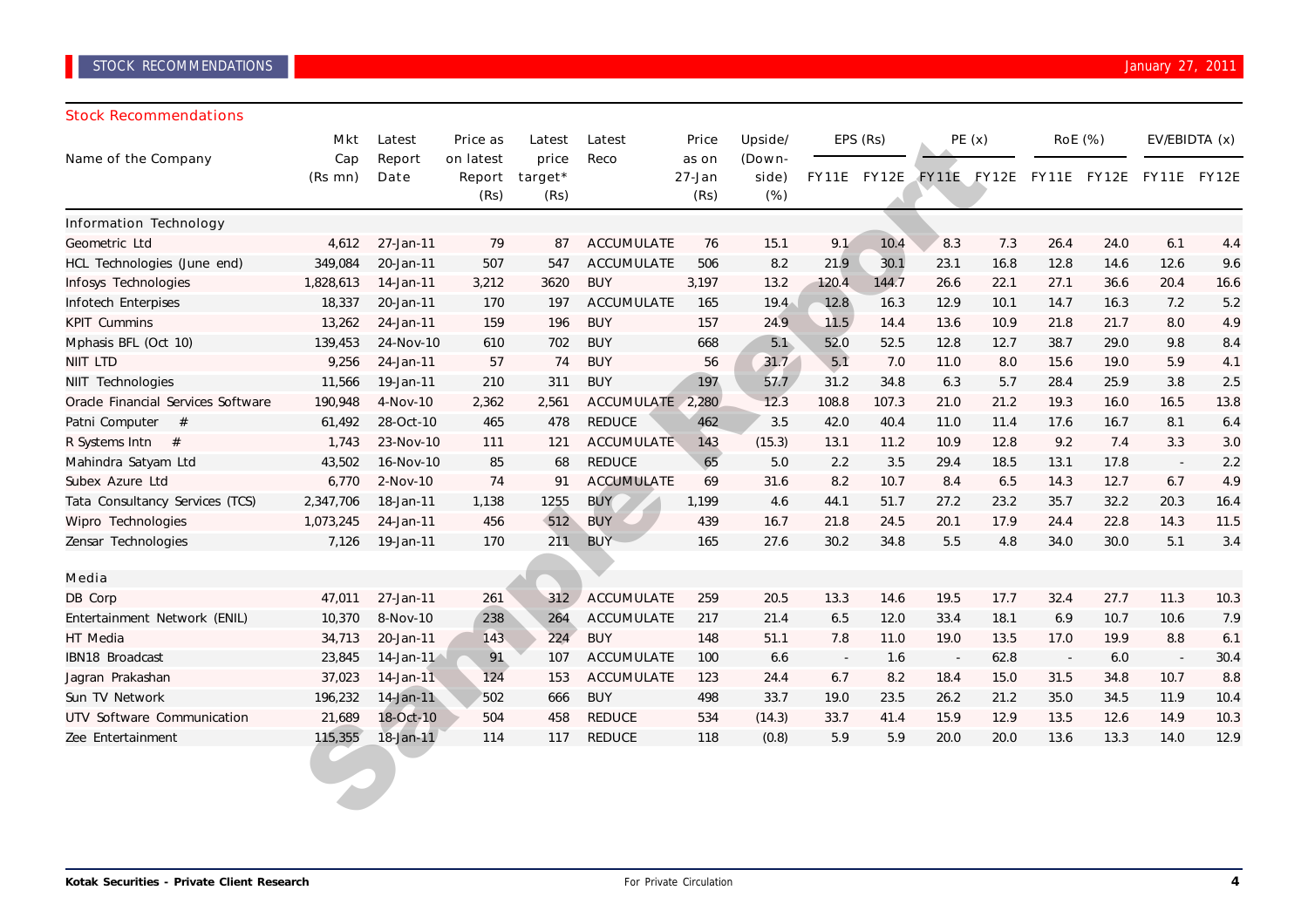Stock Recommendations

| JIULA RELUHIIIEHUALIUIIS      |                |                |                             |                                    |                   |                         |                           |              |              |       |              |                |              |               |              |
|-------------------------------|----------------|----------------|-----------------------------|------------------------------------|-------------------|-------------------------|---------------------------|--------------|--------------|-------|--------------|----------------|--------------|---------------|--------------|
|                               | Mkt            | Latest         | Price as                    | Latest<br>price<br>target*<br>(Rs) | Latest            | Price                   | Upside/                   | EPS (Rs)     |              | PE(x) |              | <b>RoE</b> (%) |              | EV/EBIDTA (x) |              |
| Name of the Company           | Cap<br>(Rs mn) | Report<br>Date | on latest<br>Report<br>(Rs) |                                    | Reco              | as on<br>27-Jan<br>(Rs) | (Down-<br>side)<br>$(\%)$ | <b>FY11E</b> | <b>FY12E</b> | FY11E | <b>FY12E</b> | <b>FY11E</b>   | <b>FY12E</b> | <b>FY11E</b>  | <b>FY12E</b> |
| <b>Metals &amp; Mining</b>    |                |                |                             |                                    |                   |                         |                           |              |              |       |              |                |              |               |              |
| SAIL                          | 686,098        | 4-Nov-10       | 193                         | 215                                | <b>ACCUMULATE</b> | 158                     | 35.9                      | 15.4         | 19.6         | 10.3  | 8.1          | 17.7           | 19.4         | 6.8           | 5.3          |
| Sesa Goa                      | 293,957        | 27-Jan-11      | 326                         | 416                                | <b>BUY</b>        | 330                     | 25.9                      | 46.6         | 61.8         | 7.1   | 5.3          | 38.3           | 33.6         | 6.6           | 4.8          |
|                               |                |                |                             |                                    |                   |                         |                           |              |              |       |              |                |              |               |              |
| Oil & Gas                     |                |                |                             |                                    |                   |                         |                           |              |              |       |              |                |              |               |              |
| Cairn India Ltd               | 634,547        | 15-Dec-10      | 336                         | 378                                | <b>BUY</b>        | 335                     | 13.0                      | 33.9         | 49.9         | 9.9   | 6.7          | 26.0           | 23.3         | 6.8           | 4.5          |
| Gujarat State Petronet (GSPL) | 59,045         | 29-Nov-10      | 108                         | 118                                | REDUCE            | 105                     | 12.1                      | 8.0          | 8.5          | 13.2  | 12.4         | 26.0           | 23.3         | 6.1           | 5.6          |
| Indraprastha Gas (IGL)        | 43,988         | 11-Jan-11      | 330                         | 365                                | ACCUMULATE        | 314                     | 16.2                      | 19.2         | 24.1         | 16.4  | 13.0         | 26.9           | 27.4         | 8.4           | 6.8          |
| Petronet LNG                  | 96,413         | 20-Jan-11      | 133                         | 122                                | SELL              | 129                     | (5.1)                     | 7.8          | 9.3          | 16.5  | 13.8         | 22.3           | 22.5         | 9.2           | 8.3          |
|                               |                |                |                             |                                    |                   |                         |                           |              |              |       |              |                |              |               |              |
| Power                         |                |                |                             |                                    |                   |                         |                           |              |              |       |              |                |              |               |              |
| <b>NTPC</b>                   | 1,606,321      | 27-Oct-10      | 205                         | 220                                | <b>ACCUMULATE</b> | 195                     | 12.9                      | 11.8         | 12.8         | 16.5  | 15.2         | 14.8           | 14.8         | 11.9          | 10.6         |

Source: Kotak Securities - Private Client Research

\* All recommendations are with a 9-12 month perspective from the date of the report/update. Investors are requested to use their discretion while deciding the timing, quantity of investment as well as the exit.

# Figures for CY10 & CY11

\*\* Financials for FY11 are for 9 months - Jun 2010 - Mar-2011 due to change in acounting year

Sample Report